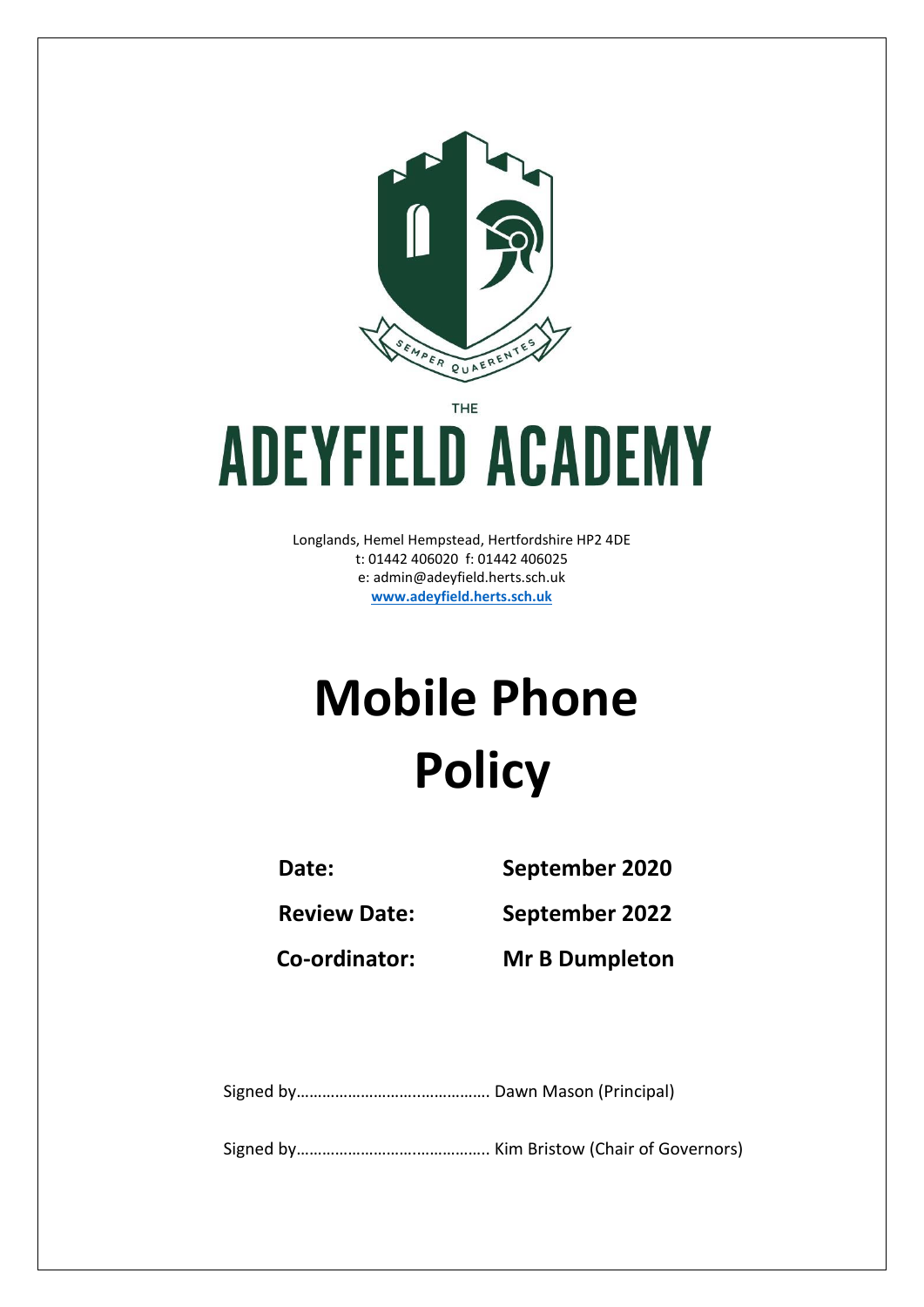# **1. Introduction and aims**

At The Adeyfield Academy we recognise that mobile phones, including smart phones, are an important part of everyday life for our students, parents/carers and staff, as well as the wider school community.

Our policy aims to:

- **Promote, and set an example for, safe and responsible phone use**
- **Set clear guidelines for the use of mobile phones for students, staff, parents and volunteers**
- Support the school's other policies, especially those related to child protection and behaviour

This policy also aims to address some of the challenges posed by mobile phones in school, such as:

- Risks to child protection
- Data protection issues
- **Potential for lesson disruption**
- Risk of theft, loss, or damage
- **Appropriate use of technology in the classroom**

#### **2. Roles and responsibilities**

#### **2.1. Staff**

All staff (including teachers, education support staff, and supply staff) are responsible for enforcing this policy.

Volunteers, or anyone else otherwise engaged by the school, must alert a member of staff if they witness, or are aware of, a breach of this policy.

The Assistant Principal, leading on Culture for Learning & Student Wellbeing, is responsible for monitoring the policy annually, reviewing it, and holding staff and students accountable for its implementation. The Governing Body will work with The Leadership Team to ensure the policy is robust and fit for purpose.

# **3. Use of mobile phones by staff**

#### **3.1. Personal mobile phones**

Staff (including volunteers, contractors and anyone else otherwise engaged by the school) should avoid making or receive calls, or send texts, while students are present. Where possible, all staff should endeavour to make/receive calls or send texts out of sight of any student. Making personal calls must be ideally restricted to non-contact time, and must be in areas of the school where students are not present, such as the staff room, or office.

There may be circumstances in which it is appropriate for a member of staff to have use of their phone during contact time. For instance:

- For emergency contact by their child, or their child's school
- In the case of acutely ill dependents or family members

The Principal will decide on a case-by-basis whether to allow for special arrangements.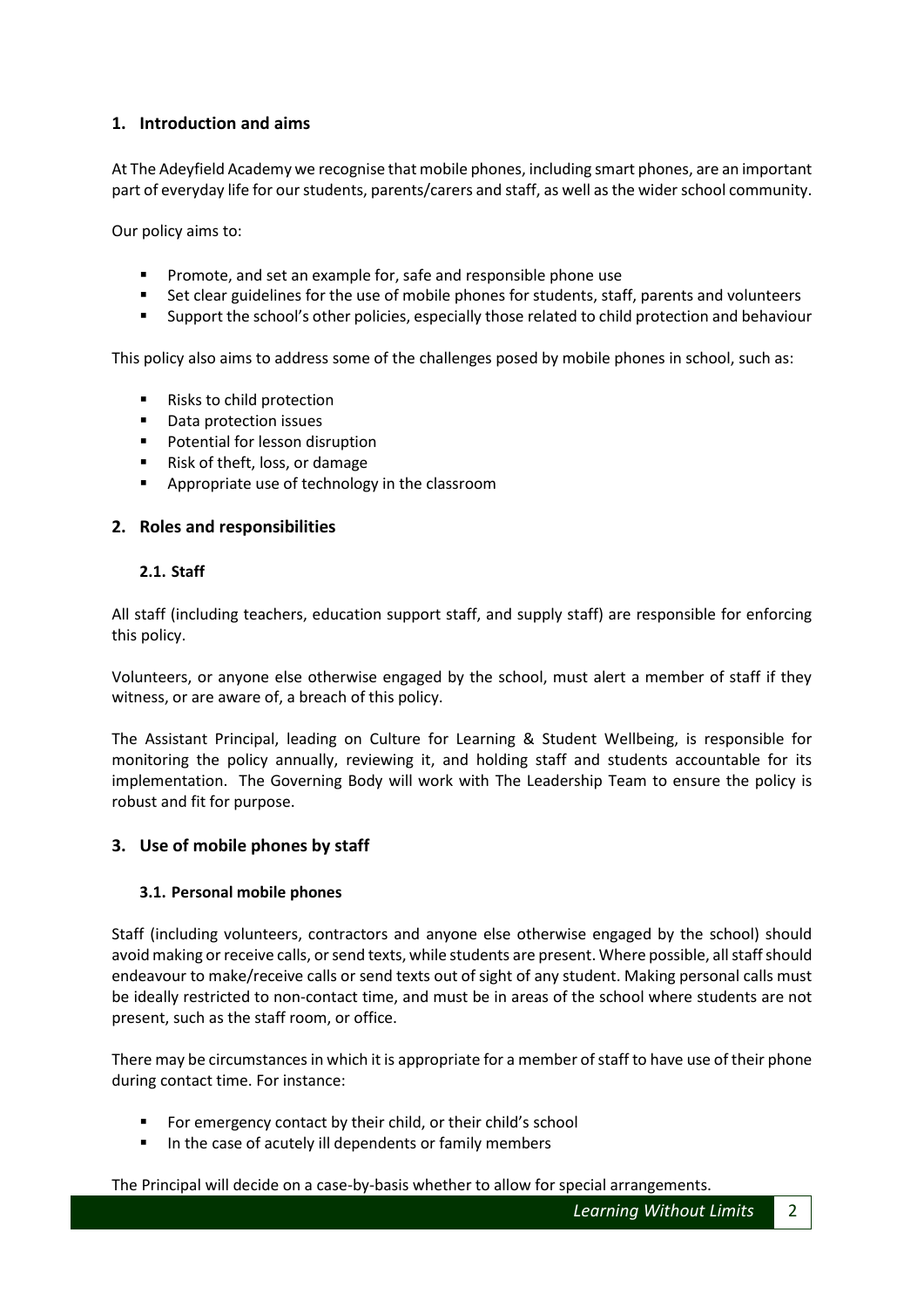If special arrangements are not deemed necessary, school staff can use the school office number as a point of emergency contact.

#### **3.2. Data protection**

Staff must not use their personal mobile phones to process personal data, or any other confidential school information.

For further information, please refer to the GDPR Policy.

#### **3.3. Safeguarding**

Staff must refrain from giving their personal contact details to parents or students, including connecting through social media and messaging apps.

Staff must avoid publicising their contact details on any social media platform or website, to avoid unwanted contact by parents or students.

Staff must not use their mobile phones to take photographs or recordings of students, their work, or anything else which could identify a student. If it is necessary to take photos or recordings as part of a lesson/school trip/activity, this must be done using school equipment.

#### **3.4. Using personal mobiles for work purposes**

In some circumstances, it may be appropriate for staff to use personal mobile phones for work. Such circumstances may include, but aren't limited to:

- Emergency evacuations
- **Supervising off-site trips**
- **Supervising residential visits**

In these circumstances, staff will:

- Use their mobile phones in an appropriate and professional manner, in line with our staff code of conduct
- Not use their phones to take photographs or recordings of students, their work, or anything else which could identify a student
- Refrain from using their phones to contact parents. If necessary, contact must be made via the school office

# **4. Use of mobile phones by students**

The Adeyfield Academy accepts that parents give their children mobile phones to protect them from everyday risks involving personal security and safety. There is also increasing concern about students travelling alone on public transport or significant distances to the school. It is acknowledged that providing students with mobile phones gives parents reassurance that they can contact their children if they need to speak to them urgently.

It is the responsibility of students who bring mobile phones to school to abide by the guidelines outlined in this document.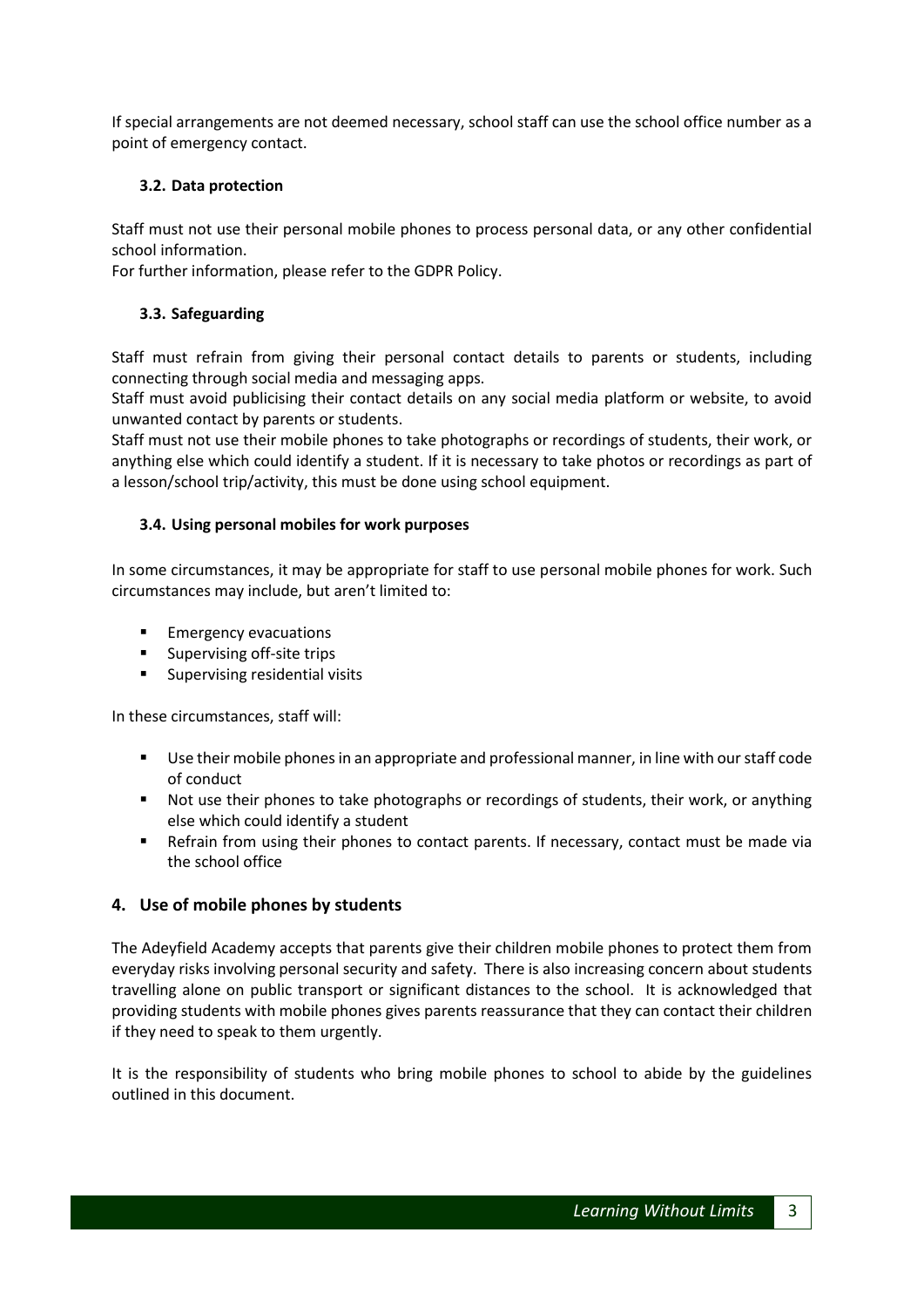#### **4.1. Acceptable Uses**

- Mobile phones belonging to students in Years 7 to 13, should be switched off and kept out of sight inside the school building
- Exceptions may be permitted only in special circumstances if the parent/carer specifically requests it. Such requests will be handled on a case-by-case basis and should be directed to the student's Head of Year (HOY) in the first instance

Or

- If teachers permit the use of mobile phones to support the learning that is occurring in the classroom. Mobile phones provide a fantastic teaching resource through interactive teaching apps, recording progress and securing key pieces of information such as revision and learning tools
- Parents are reminded that in cases of emergency, the School Reception remains a vital and appropriate point of contact and can ensure your child is reached quickly and assisted in any appropriate way
- **Students should protect their phone numbers by only giving them to friends and keeping a** note of whom they have given them to. This can help protect the student's number from falling into the wrong hands and guard against insulting, threatening or unpleasant voice, text and picture messages

# **4.2. Unacceptable uses**

- Unless permission is granted, mobile phones belonging to students in Years 7 to 13, should not be used to make calls, send SMS messages, surf the internet, take photos or use any other application during school lessons and other educational activities, such as assemblies or tutor times
- All students should only use their mobile phones outside of the school building
- It is forbidden for students to use their mobile phones to take videos and pictures of acts to denigrate and humiliate any member of the school community, and/or to send the pictures to other students or upload it to a website for public viewing

This includes:

- Using mobile phones to photograph or film any member of the School Community without his/her consent
- Using mobile phones to bully and threaten other members of the School Community is unacceptable and will not be tolerated. It can be a criminal offence to use a mobile phone to menace, harass or offend another person and almost all calls, text messages and emails can be traced
- Students using mobile phones to bully any member of the School Community will face disciplinary action and it may be appropriate for the school to consider involving the police
- Mobile phones are not to be used in any situation that may cause embarrassment or discomfort to fellow students, staff or visitors to the school
- **EXECT** Students must not use photo or video capability on mobile phones which could bring the school's name into disrepute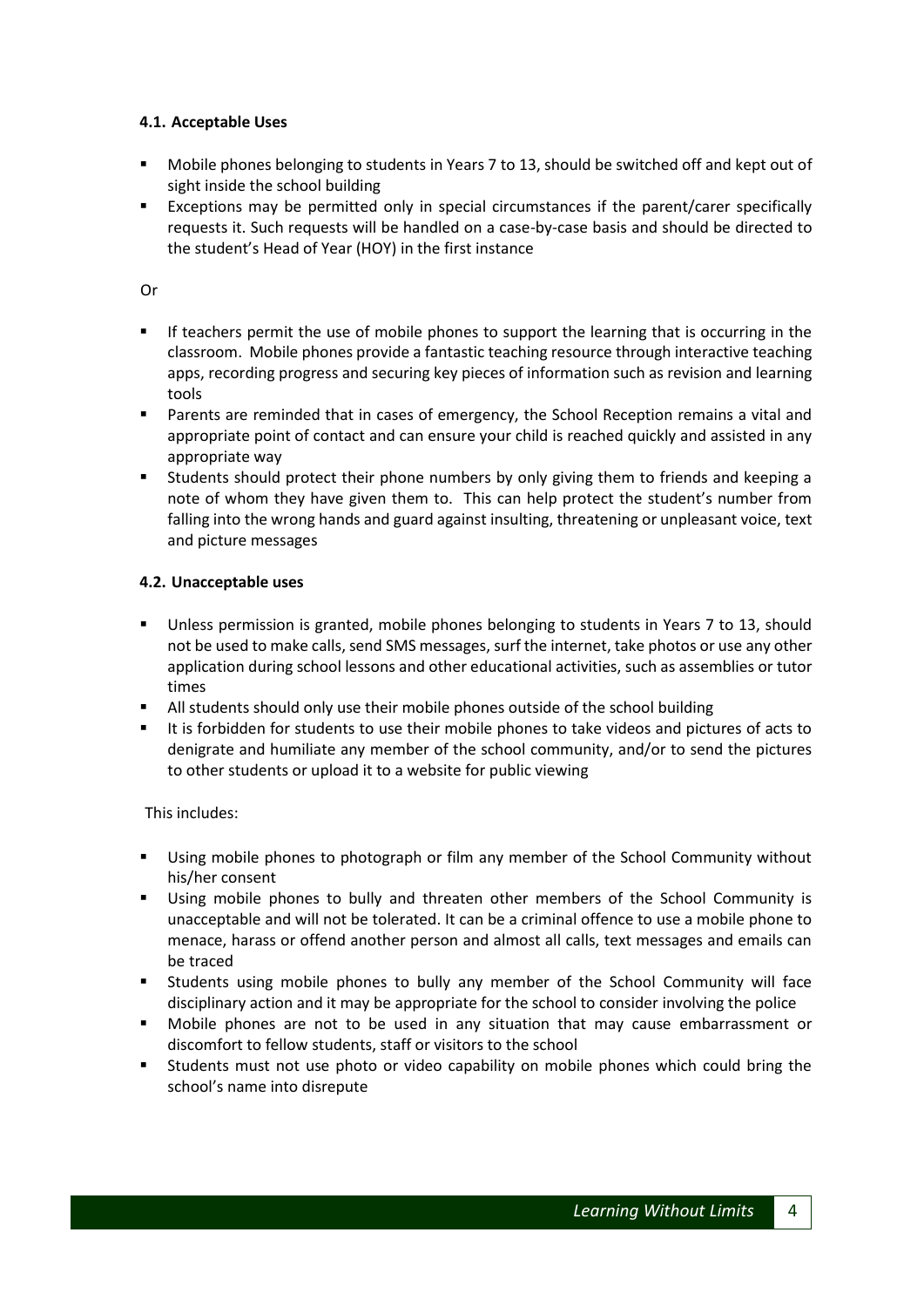# **4.3.Sanctions and school actions**

Students who infringe the rules set out in this document will face having their phones confiscated by staff and receive a 30 minute detention for that day. The mobile phones will be taken to the Lead Administrators Office

- Confiscation 1: The phone will be returned to the student after detention at the end of the day
- Confiscation 2: The phone will only be returned if collected by the parents/carers. Parents/carers will be informed on ClassCharts
- Confiscation 3: The phone will only be returned after a meeting has been scheduled with the student, parent/carer(s), the Head of Year and/or a senior member of staff

A formal record of confiscated phones is kept up to date and held in the Lead Administrators Office. They will keep a log of phones confiscated by staff and also of subsequent collection by parents/carers.

# **4.4. Procedures for confiscation**

- The member of staff who confiscates the phone will take the phone directly to the Lead Administrators Office
- The member of staff who confiscates the phone will inform the student and the parent(s)/carers as to the action taken by the school via ClassCharts
- **If the mobile phone is to be kept overnight it will be labelled in an envelope and kept in the** Lead Administrators Office
- A parent/carer should collect the phone from school at the end of that day at the earliest, and sign for the phone acknowledging receipt
- If it is the third confiscation the phone will not be returned until the meeting as outlined above has taken place
- Failure to hand over the phone will result in a more serious consequence due to defiance

# **5. Use of mobile phones by parents, volunteers and visitors**

Parents, visitors and volunteers (including governors and contractors) must adhere to this policy as it relates to staff if they are on the school site during the school day.

This means:

- Not taking pictures or recordings of students, unless it's a public event (such as a school fair), or of their own child
- Using any photographs or recordings for personal use only, and not distribute more widely including posting on social media without consent
- Not using phones in lessons, or when working with students
- Parents, visitors and volunteers will be informed of the rules for mobile phone use when they sign in at reception or attend a public event at school

Parents or volunteers supervising school trips or residential visits must not:

- Use their phone to make contact with other parents
- Take photos or recordings of students, their work, or anything else which could identify a student